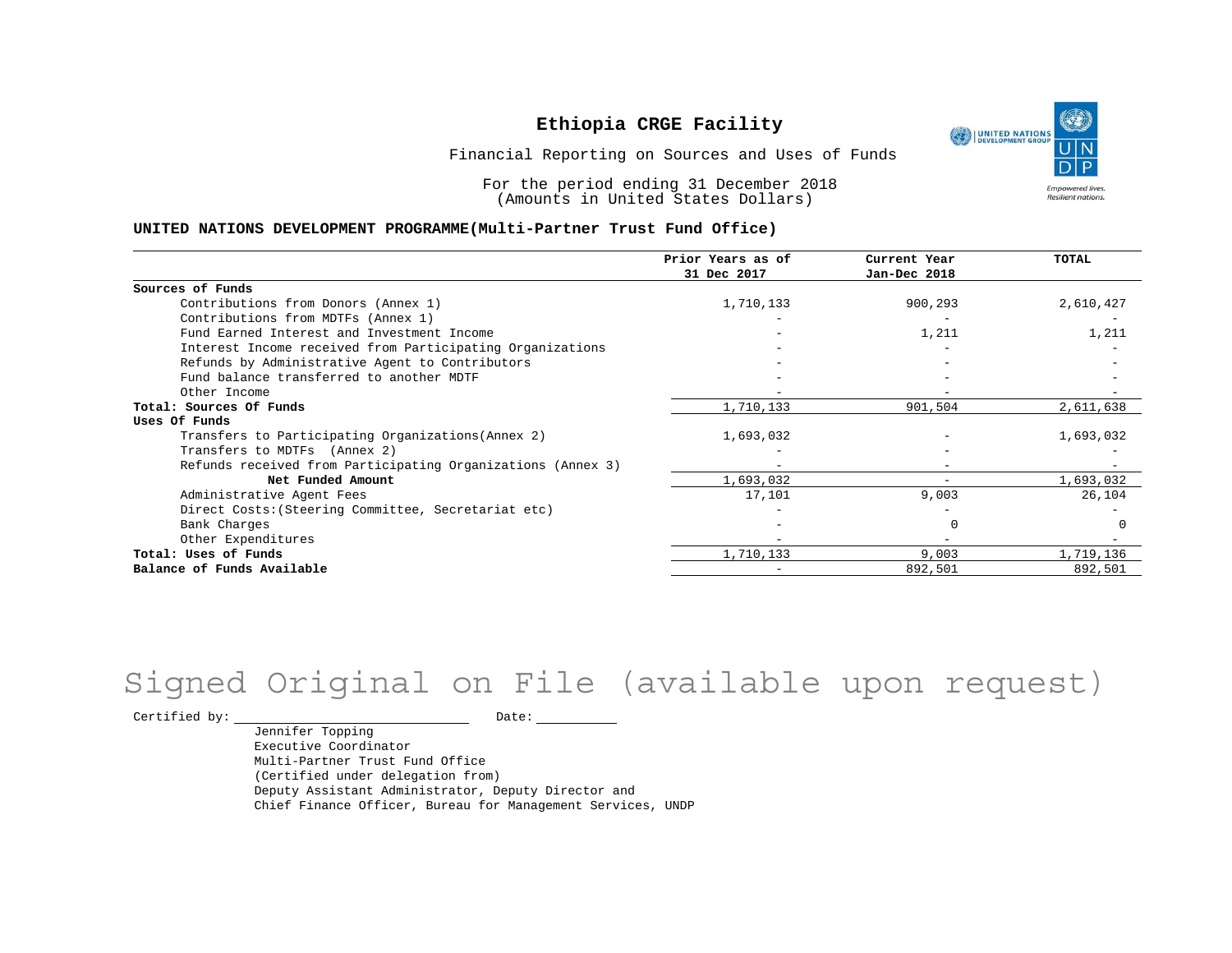

Financial Reporting on Sources and Uses of Funds

For the period ending 31 December 2018 (Amounts in United States Dollars)

### **UNITED NATIONS DEVELOPMENT PROGRAMME(Multi-Partner Trust Fund Office)**

**Annex - 1: Contributions**

|                      | Prior Years as of | Current Year | TOTAL     |
|----------------------|-------------------|--------------|-----------|
|                      | 31 Dec 2017       | Jan-Dec 2018 |           |
| From Contributors    |                   |              |           |
| GOVERNMENT OF NORWAY | 1,710,133         | 900,293      | 2,610,427 |
| Total: Contributions | L,710,133         | 900,293      | 2,610,427 |

# Signed Original on File (available upon request)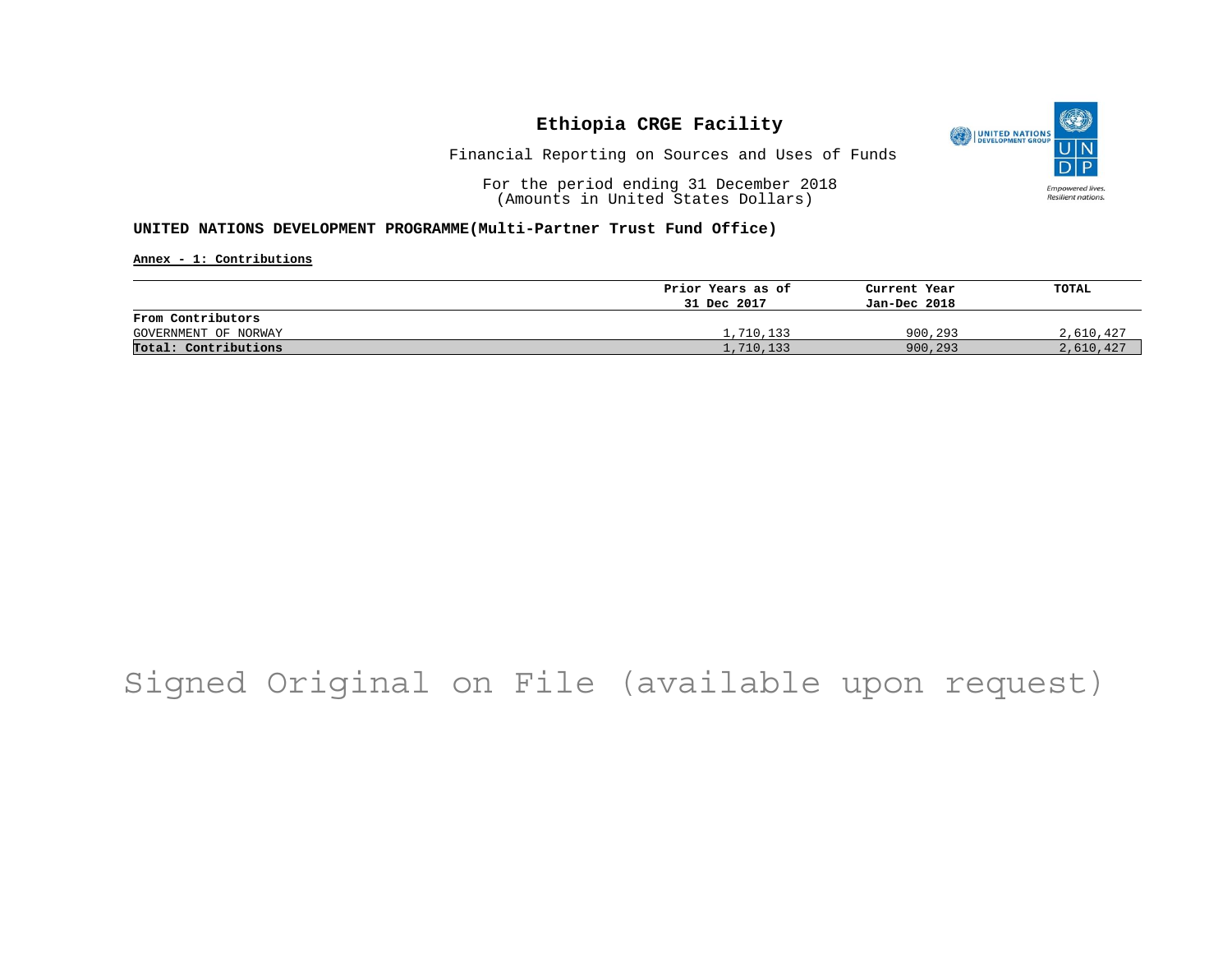

Financial Reporting on Sources and Uses of Funds

For the period ending 31 December 2018 (Amounts in United States Dollars)

### **UNITED NATIONS DEVELOPMENT PROGRAMME(Multi-Partner Trust Fund Office)**

**Annex - 2: Transfers**

|                                        | Prior Years as of | Current Year                 | TOTAL     |
|----------------------------------------|-------------------|------------------------------|-----------|
|                                        | 31 Dec 2017       | Jan-Dec 2018                 |           |
| To Participating Organizations<br>UNDP | 1,693,032         | $\qquad \qquad \blacksquare$ | 1,693,032 |
| Total Transfers                        | 1,693,032         | $-$                          | 1,693,032 |

## Signed Original on File (available upon request)